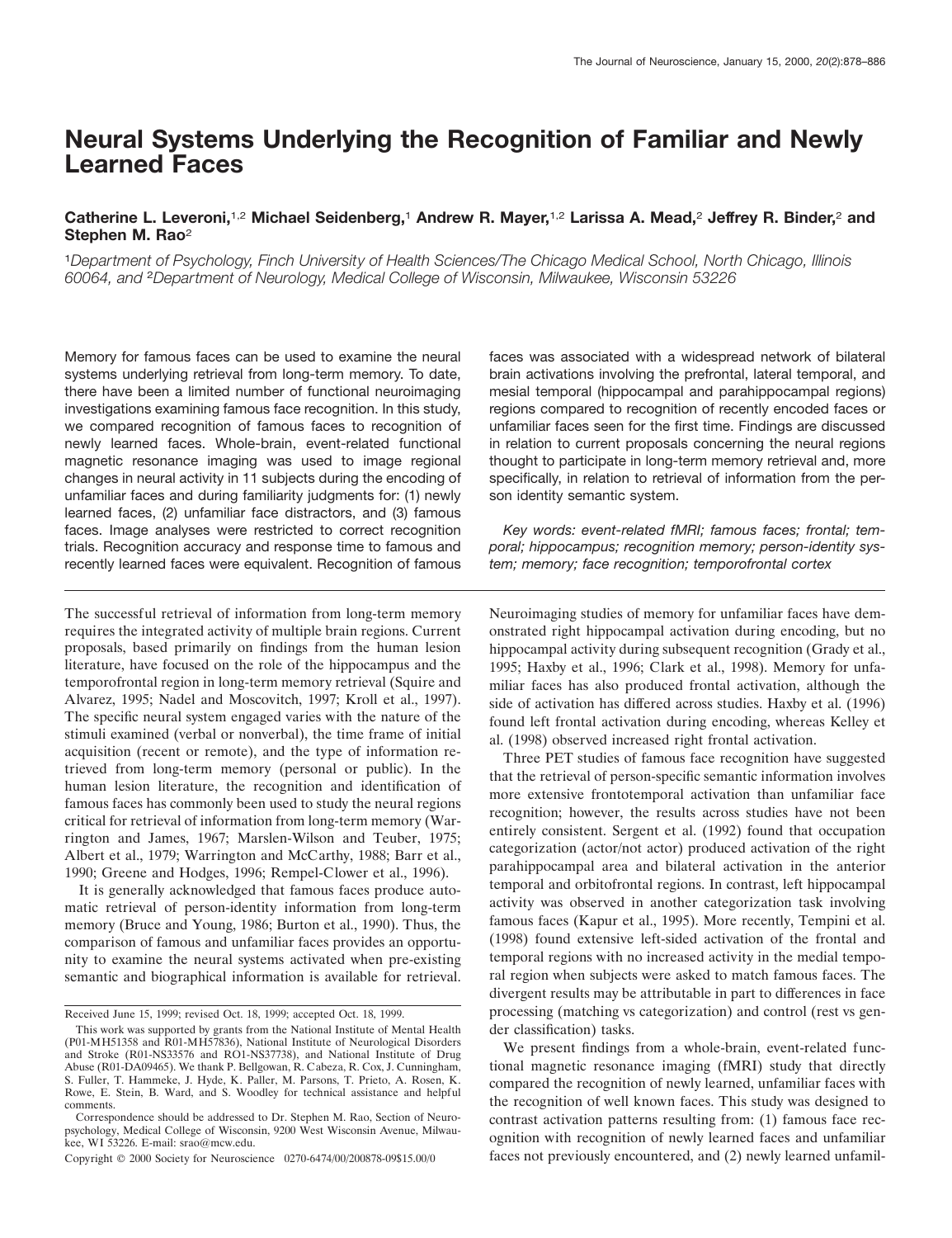iar faces with those for unfamiliar faces not been previously encoded.

#### **MATERIALS AND METHODS**

*Subjects.* Eleven healthy, right-handed volunteers (five male and six female; mean age, 32.0; range, 25–36) were studied. Subjects were all strongly right-handed (mean laterality quotient, 97.5; range, 88–100) on the Edinburgh Handedness Inventory (Oldfield, 1971). Subjects were excluded if they had a history of neurological disease, major psychiatric disturbance, substance abuse, or were taking psychoactive prescriptive medications. Informed consent was obtained from subjects according to institutional guidelines established by the Medical College of Wisconsin Human Subjects Review Committee. Subjects were compensated for their time.

*Experimental task.* The stimuli consisted of 150 black and white photos of adult faces (e.g., models) digitally scanned from books and magazines. Luminance and contrast were adjusted to make the images as comparable as possible; dimensions of the photos were interpolated to  $240 \times 240$ pixels. One hundred of the faces were unfamiliar. Male and female faces were equally represented and covered a wide age distribution. Half of the unfamiliar faces  $(n = 50)$  were seen twice; once during both the encoding and retrieval conditions (see below). The other half  $(n = 50)$  were used as foils and were seen only one time during the retrieval condition. The remaining 50 faces consisted of pictures of well-known entertainers, politicians, and sports figures. As in the unfamiliar faces, males and females were equally represented and covered a wide age range. The famous faces were drawn from a time period that spanned the 1970s, 1980s, and early 1990s. During the inactive period between face presentations, subjects were asked to maintain visual fixation on a small centrally located black box presented within a scrambled face. The scrambled image provided control for luminance of the visual display. A trial consisted of a single face stimulus presentation for 2.5 sec followed by a 12.5 sec visual fixation period.

All visual stimuli were computer-generated and rear-projected onto the center of an opaque screen located at the subject's feet (viewing distance, 200 cm). Face and fixation stimuli subtended a  $4 \times 4^{\circ}$  visual angle. Subjects viewed the screen in a darkened room through prism glasses and corrective lenses, if necessary. A nonferrous keypress device made from force-sensing resistors was used to record response times and accuracy.

For the encoding (EN) condition, 50 unfamiliar faces were presented in random order. Subjects were instructed to remember the faces because they would later be asked to identify them. To aid with encoding, subjects were asked to make a judgment about the pleasantness of the face to enhance recognition memory performance. Subjects recorded their judgment by pressing one of two keys with the right index finger. Subjects pressed the left key if the face was judged to be "pleasant" and the right key if the face was "unpleasant." Stimuli were presented in two imaging runs of 25 trials each.

The retrieval condition began 12 min after the completion of the second encoding imaging run. For this condition, 150 faces from the three stimulus conditions [i.e., famous faces (FF), newly learned (NL) faces, and foils (FO)] were randomly divided into six functional imaging runs (25 trials per run). Within each run, faces from the three stimulus conditions were ordered in a pseudorandom fashion. Subjects were instructed that one-third of the faces would be famous, another third would be faces they had seen previously during the encoding phase, and the final third were new faces. Subjects pressed one of two keys with their right index finger. If they had seen the face before, i.e., newly learned or famous, the left button was to be pressed; if the face was judged to be new, i.e., never seen before, subjects pressed the right key. Accuracy and response latency to the first keypress were recorded.

Duration of each of the eight imaging runs (two encoding, six retrieval) was 6 min, 30 sec.

*Functional MRI.* Whole-brain, event-related functional MRI was conducted on a commercial 1.5 Tesla scanner (Signa; General Electric Medical Systems, Milwaukee, WI) equipped with a three-axis local gradient head coil and an elliptical endcapped quadrature radiofrequency coil (Medical Advances, Milwaukee, WI). Echoplanar images were collected using a single-shot, blipped, gradient-echo echoplanar pulse sequence [echo time (TE), 40 msec; field of view (FOV), 24 cm; matrix size,  $64 \times 64$ . For the encoding and retrieval conditions, 17 contiguous sagittal 7-mm-thick slices were selected to provide coverage of the entire brain (voxel size,  $3.75 \times 3.75 \times 7$  mm). The interscan interval [repetition time (TR)] was 2.5 sec. During each imaging series,

156 sequential echoplanar images were collected. During the period between the encoding and retrieval run, high-resolution, threedimensional spoiled gradient-recalled at steady-state (SPGR) anatomic images were collected [TE, 5 msec; TR, 24 msec; 40° flip angle; number of excitations (NEX), 1; slice thickness, 1.2 or 1.3 mm; FOV, 24 cm; resolution,  $256 \times 192$ ]. Foam padding was used to limit head motion within the coil.

*Image processing and statistical analysis.* Each image time series was spatially registered in-plane to reduce the effects of head motion using an iterative linear least-squares method (Keren et al., 1988). Functional images were created by subtracting a local baseline (fixation) image from an activation image on a trial-by-trial basis. Specifically, each 15 sec trial consisted of six images. The first and sixth image (0 and 12.5 sec after stimulus onset, respectively) in each trial were averaged and referred to as the local baseline image. The third and fourth images (5.0 and 7.5 sec after stimulus onset) were averaged to represent the peak evoked change in the hemodynamic response and referred to as the activation image. The second and fifth images (2.5 and 10.0 sec after stimulus onset) were not analyzed because they represent the transitional rise and fall of the evoked hemodynamic response (Bandettini et al., 1992). In the next stage, a difference image was created for each trial by subtracting the baseline image from activation image. Thus, a total of 200 difference images were created for each of the four conditions (50 EN, 50 FF, 50 NL, and 50 FO). An average difference image (ADI) was created for each of the four conditions by averaging all of the individual difference images within a condition. For the encode condition, the ADI was based on all trials in which the unfamiliar face was correctly identified during subsequent recognition testing (NL condition). For the three retrieval conditions (FF, NL, and FO), only correct trials (recognition of a FF or NL face or rejection of a FO face) were averaged. Thus, for each subject, four ADIs were generated per slice.

Individual SPGR anatomical scans and average difference images were linearly interpolated to volumes with 1 mm<sup>3</sup> voxels, co-registered, and transformed into standard stereotaxic space (Talairach and Tournoux, 1988) using the Medical College of Wisconsin Analysis of Functional Neuroimages software package (Cox, 1996). Functional images were blurred using a 4 mm Gaussian full-width half-maximum filter to compensate for intersubject variability in anatomic and functional anatomy.

Statistical comparisons were made between the three recognition conditions (FF, NL, and FO), and between the NL and EN conditions. A one-way repeated measures ANOVA was applied to the three retrieval conditions on a voxel-by-voxel basis across the 11 subjects. This was followed by a pooled variance *t* test to compare each of the conditions in a pairwise fashion (FF vs NL; FF vs FO; and NL vs FO). A cutoff *t* value of 3.15 ( $p \le 0.005$ ; df = 10) was established as the threshold for significance. The NL and EN conditions were compared with a paired *t* test using the same probability threshold ( $t = 3.58$ ;  $p < 0.005$ ; df = 10) as the retrieval comparisons. A minimum cluster size threshold of 0.2 ml was applied to minimize false-positive activation foci from the brain maps.

### **RESULTS**

#### **Behavioral data**

Figure 1*A* presents the overall accuracy for recognition of famous (FF) and newly learned (NL) faces and rejection of foils (FO). Subjects correctly identified 68% of the famous faces and 75% of the newly learned faces; percentage correct rejection of foils was 94.7% with errors attributable to missed responses rather than false positives. All conditions were performed well above chance  $(>60\%)$ , except one subject who performed at 50% on the NL condition and another subject who performed at 46% on the FF condition. Repeated measures ANOVA revealed a significant difference in accuracy across the three conditions  $(F_{(2,20)} = 22.68;$  $p < 0.001$ ). *Post hoc* analyses (Tukey's honest significant difference) indicated no significant difference ( $p > 0.20$ ) in accuracy between famous and newly learned faces. Subjects were significantly more accurate at rejecting a foil than recognizing famous or newly learned faces ( $p < 0.001$ ).

An accuracy/speed trade-off was observed ( $F_{(2,20)} = 5.5$ ;  $p <$ 0.02; Fig. 1*B*), with reaction time (RT) for rejecting a foil being significantly slower than RT for recognizing either famous or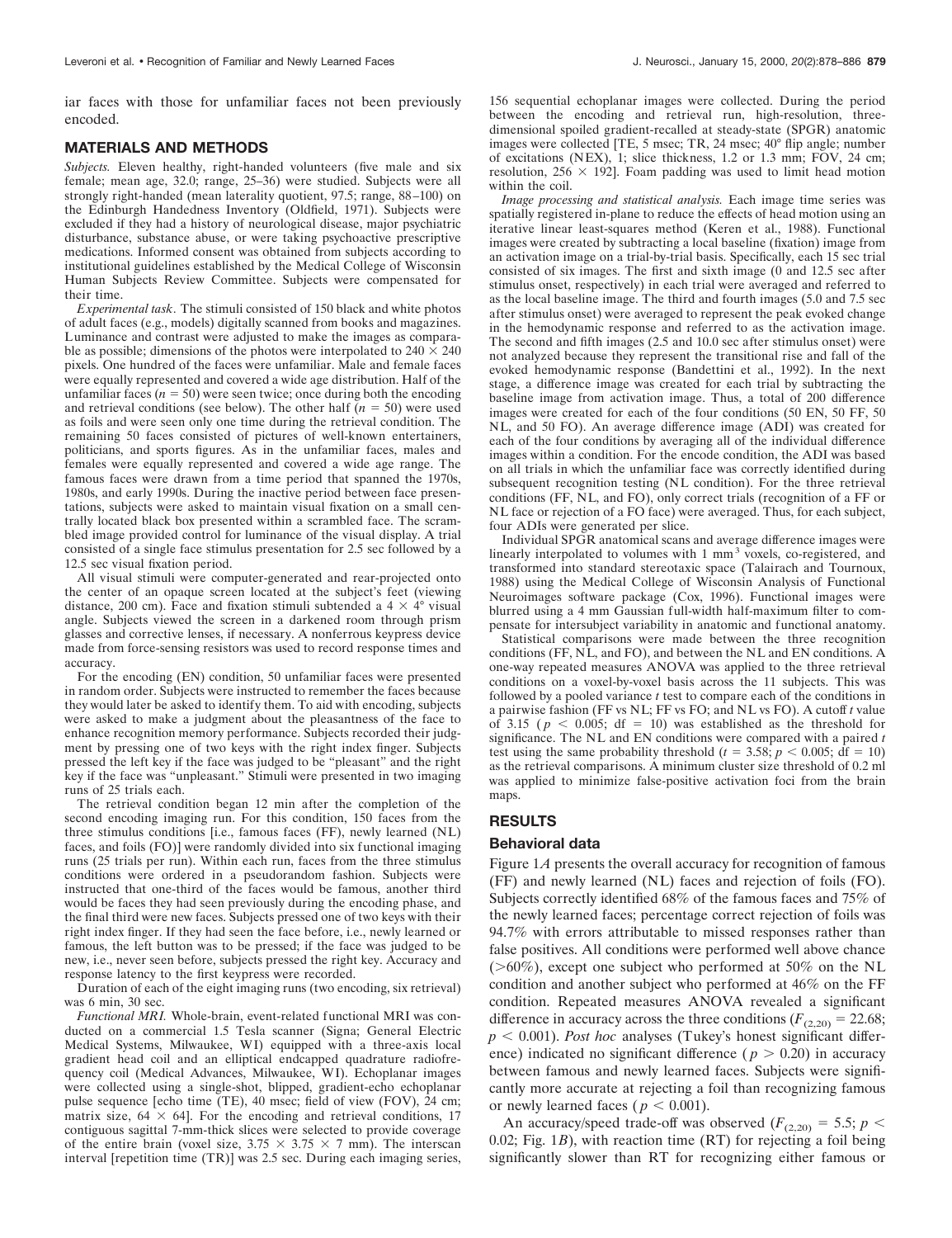

*Figure 1. A,* Percentage of correct recognition of famous faces (*FF*) and newly learned (*NL*) faces and correct rejection of foils (*FO*). *B,* Mean of median reaction times to FF, NL, and FO face stimuli. Error bars indicate SEM.

newly learned faces ( $p = 0.05$ ). No differences in RT were observed between correct recognition of famous or newly learned faces ( $p > 0.20$ ).

### **Activation data**

## *Famous faces versus newly learned faces*

The comparison of FF and NL faces yielded the greatest number of activated brain regions (Table 1). Recognition of FF stimuli resulted in relatively greater activation than recognition of NL stimuli. Famous faces produced bilateral activation of the temporal lobes, with the largest areas of activation observed in the anterior middle temporal gyrus. Additional areas of activation extended posteriorly to the temporoparietal junction bilaterally (Fig. 2). Activation of the left hippocampus and right parahippocampal gyrus was also observed (Fig. 3).

Widespread areas of activation for FF were also observed in the prefrontal cortex, including the right anterior cingulate (BA 32), bilateral medial frontal (BA 9, 10, 11), bilateral superior frontal (BA 8), and right inferior frontal gyri (BA 47) (Table 1, Fig. 3). Greater activation in the FF condition was also observed in the right and left posterior cingulate/precuneus (BA 23, 30, 31), right anterior inferior parietal (BA 40), and left extrastriate (BA 18) regions. Relative increases in activation ( $FF > NL$ ) were also observed bilaterally in the pons and in the right putamen.

Three foci, the right and left posterior inferior parietal (BA 40) and right posterior parietal (BA 7) regions, were significantly more active during recognition of NL faces than during FF recognition.

#### *Famous faces versus foils*

FF recognition resulted in greater activation within the temporal lobes relative to the FO stimuli (Table 2, Figs. 2, 3). The areas of activation were very similar to those observed in the  $FF > NL$ comparison (Fig. 2) and included the bilateral middle temporal (BA 21, 39) and right superior temporal (BA 22, 38, 41) areas. In contrast to the comparison with NL faces, activation within the hippocampus was restricted to the right side (Fig. 3). It should be noted however, that increased activity was observed in the left hippocampus in the  $FF > FO$  comparison, but just missed our statistical cutoff. No activity was observed within the fusiform area.

Nontemporal lobe activations included a large focus in the left superior frontal cortex (BA 8) along with smaller foci in the right superior frontal (BA 8) and left medial frontal (BA 10) regions. In addition, a large focus was observed in the left posterior cingulate/precuneus area that extended into the homologous region of the right hemisphere.

No areas of significantly increased activation were observed in the foil condition when compared to the famous faces condition.

#### *Newly learned faces versus foils*

Retrieval of newly learned faces resulted in activation of the left medial frontal (BA 6), left inferior parietal (BA 40), and left precuneus (BA 7) regions relative to the foils condition (Table 3, Fig. 2). It is noteworthy that there were no areas of increased activation within the temporal lobes for this comparison  $(NL > FO)$ .

In contrast, rejection of foil stimuli  $(FO > NL)$  resulted in widespread activation of frontal areas bilaterally, including the right medial (BA 6, 9), right superior (BA 10), right and left inferior (BA 44, 47), and left precentral (BA 4) areas. As in the  $FF > NL$  comparison, the right fusiform area (BA 20/37) was activated.

#### *Encoding versus retrieval of unfamiliar faces*

Encoding of unfamiliar faces resulted in greater activation of the right and left posterior inferior parietal areas (BA 40) relative to recognition of the identical faces (Table 4, Fig. 2). In contrast, NL unfamiliar faces resulted in greater, primarily right-sided, activation within frontal (BA 8, 9, and 6/44), temporal (BA 37), and parietal (BA 40) areas relative to face encoding.

#### **DISCUSSION**

Three primary conclusions can be drawn from this event-related fMRI study. First, recognition of famous faces produced significantly larger MR signal intensity changes over widespread areas of the prefrontal and lateral temporal regions. These changes were observed when famous faces were contrasted with recognition of recently encoded faces or unfamiliar faces seen for the first time. Second, we observed increased activity in hippocampal and parahippocampal regions for famous faces. Third, a recent exposure to a previously unfamiliar face did not produce increased activation of the anterior temporal and hippocampal regions when compared to a novel unfamiliar face. Instead, newly learned faces produced increased activity in frontal and/or parietal regions. These findings are considered in relation to the role and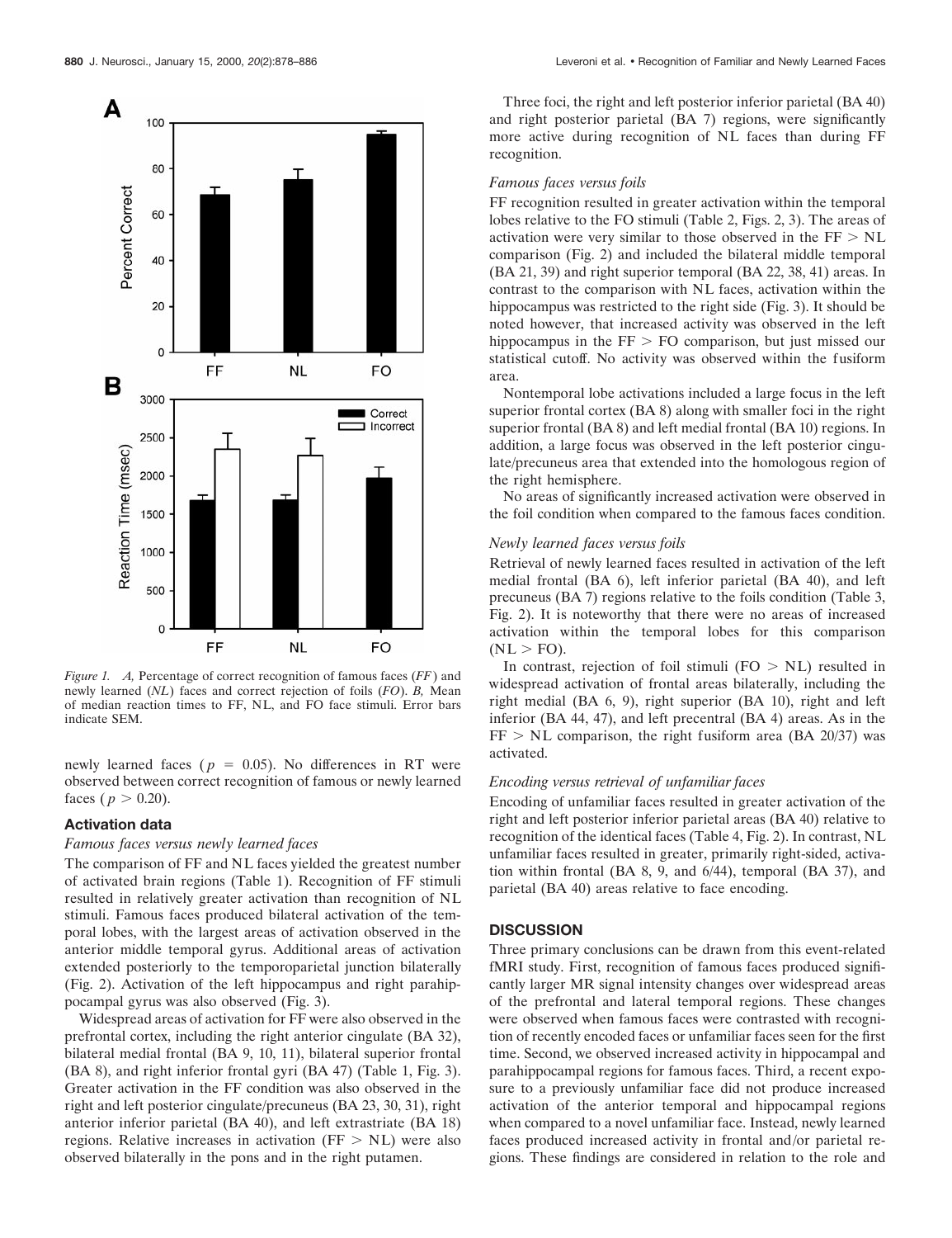#### **Table 1. Famous faces (FF) vs newly learned (NL) faces**

| Loc. $#$       | Brain region            | <b>BA</b>                | vol. (ml) | $\boldsymbol{x}$ | $\mathcal{Y}$ | $\boldsymbol{z}$ |
|----------------|-------------------------|--------------------------|-----------|------------------|---------------|------------------|
|                | FF > NL                 |                          |           |                  |               |                  |
|                | Frontal Lobe            |                          |           |                  |               |                  |
| 1              | L Superior Frontal      | 8                        | 2.6       | $-15$            | 33            | 44               |
| $\overline{2}$ | R Medial Frontal        | 9                        | 2.4       | 10               | 47            | 25               |
| 3              | R Superior Frontal      | 8                        | 0.5       | 12               | 40            | 45               |
| 4              | L Medial Frontal        | 10                       | 0.4       | $-6$             | 49            | $-4$             |
| 5              | R Precentral            | 6                        | 0.4       | 49               | $-1$          | 13               |
| 6              | L Superior Frontal      | 8                        | 0.4       | $-36$            | 15            | 50               |
| 7              | R Inferior Frontal      | 47                       | 0.3       | 32               | 32            | $-7$             |
| 8              | R Anterior Cingulate    | 32                       | 0.3       | 11               | 21            | $-7$             |
| 9              | R Medial Frontal        | 11                       | 0.3       | 9                | 35            | $-13$            |
| 10             | L Medial Frontal        | 11                       | 0.3       | $-6$             | 39            | $-14$            |
|                | Temporal Lobe           |                          |           |                  |               |                  |
| 11             | L Middle Temporal       | 21                       | 2.7       | $-51$            | $-11$         | $-13$            |
| 12             | R Middle Temporal       | 21                       | 1.9       | 52               | $-6$          | $-18$            |
| 13             | L Middle Temporal       | 21                       | 0.6       | $-49$            | $-42$         | $\overline{7}$   |
| 14             | L Middle Temporal       | 39                       | 0.5       | $-46$            | $-68$         | 22               |
| 15             | R Superior Temporal     | 22                       | 0.5       | 54               | $-52$         | 15               |
| 16             | R Fusiform              | 20/37                    | 0.4       | 32               | $-46$         | $-16$            |
| 17             | R Middle Temporal       | 37                       | 0.3       | 43               | $-64$         | 9                |
| 18             | R Insula                | $\overline{\phantom{a}}$ | 0.3       | 37               | 3             | 11               |
| 19             | R Parahippocampal       | 35                       | 0.2       | 30               | $-14$         | $-23$            |
| 20             | R Parahippocampal       | 36                       | 0.2       | 24               | $-43$         | $-7$             |
| 21             | L Hippocampus           | 28                       | 0.2       | $-19$            | $-12$         | $-20$            |
|                | Parietal/Occipital Lobe |                          |           |                  |               |                  |
| 22             | L Posterior Cingulate   | 23/30                    | 1.7       | $-4$             | $-57$         | 15               |
| 23             | R Inferior Parietal     | 40                       | 0.5       | 44               | $-30$         | 22               |
| 24             | R Posterior Cingulate   | 31                       | 0.3       | $\overline{c}$   | $-57$         | 29               |
| 25             | L Extrastriate          | 18                       | 0.3       | $-20$            | $-89$         | 20               |
|                | Subcortical             |                          |           |                  |               |                  |
| 26             | R Pons                  |                          | 0.4       | 11               | $-43$         | $-34$            |
| 27             | L Pons                  |                          | 0.2       | $-10$            | $-43$         | $-33$            |
| 28             | R Putamen               |                          | 0.3       | 22               | $-7$          | $-6$             |
|                | NL > FF                 |                          |           |                  |               |                  |
|                | Parietal Lobe           |                          |           |                  |               |                  |
| 29             | L Inferior Parietal     | 40                       | 1.0       | $-37$            | $-64$         | 40               |
| 30             | R Superior Parietal     | $\overline{7}$           | 0.5       | 23               | $-66$         | 30               |
| 31             | R Inferior Parietal     | 40                       | 0.3       | 35               | $-67$         | 42               |

Region is defined as center of mass. The first column refers to location numbers demarcated in Figures 2 and 3 (italicized numbers indicate locations not shown in figures). Coordinates represent distance in millimeters from anterior commissure: *x* right (+)/left (-); *y* anterior (+)/posterior(-); *z* superior (+)/inferior(-).

contribution of the temporofrontal region and hippocampus in long-term memory retrieval.

## **Temporofrontal activation**

Current models of face processing distinguish between recognition and identification of a face. Face familiarity or recognition can be achieved without also being able to identify a particular face. Person identification requires activation of pre-existing semantic and biographical information stored in long-term memories (Bruce and Young, 1986). Relevant to the current findings, famous faces but not unfamiliar faces (NL or FO) can proceed beyond the stage of recognition to semantic identification (i.e., identity specific code). Recognition of famous faces produced bilateral activation of temporofrontal regions, including the superior, medial, and inferior prefrontal areas, and the anterior to posterior lateral surface of the middle temporal gyrus. In contrast, NL or FO faces did not activate the temporofrontal network. It would appear, therefore, that temporofrontal activations are specific to long-term retrieval from the person-identity system rather than face processing and face recognition in general (Nyberg et al., 1996).

Temporofrontal areas are commonly active during semantic retrieval tasks involving words and pictures, although activations are typically left-sided (Vandenberghe et al., 1996; Thompson-Schill et al., 1997; Mummery et al., 1999). Judgment of familiarity for famous faces produced bilateral activation of the temporofrontal system when compared to a similar judgment of familiarity for a recently encountered but "unknown" face. Clinical lesion and neuroimaging studies suggest that the left and right temporal lobes play an important role in retrieving information from the person-identity system (Hanley et al., 1990; Evans et al., 1995; Harris and Kay, 1995; Reinkemeier et al., 1997). Damage to the right anterior temporal area results in selective impairment in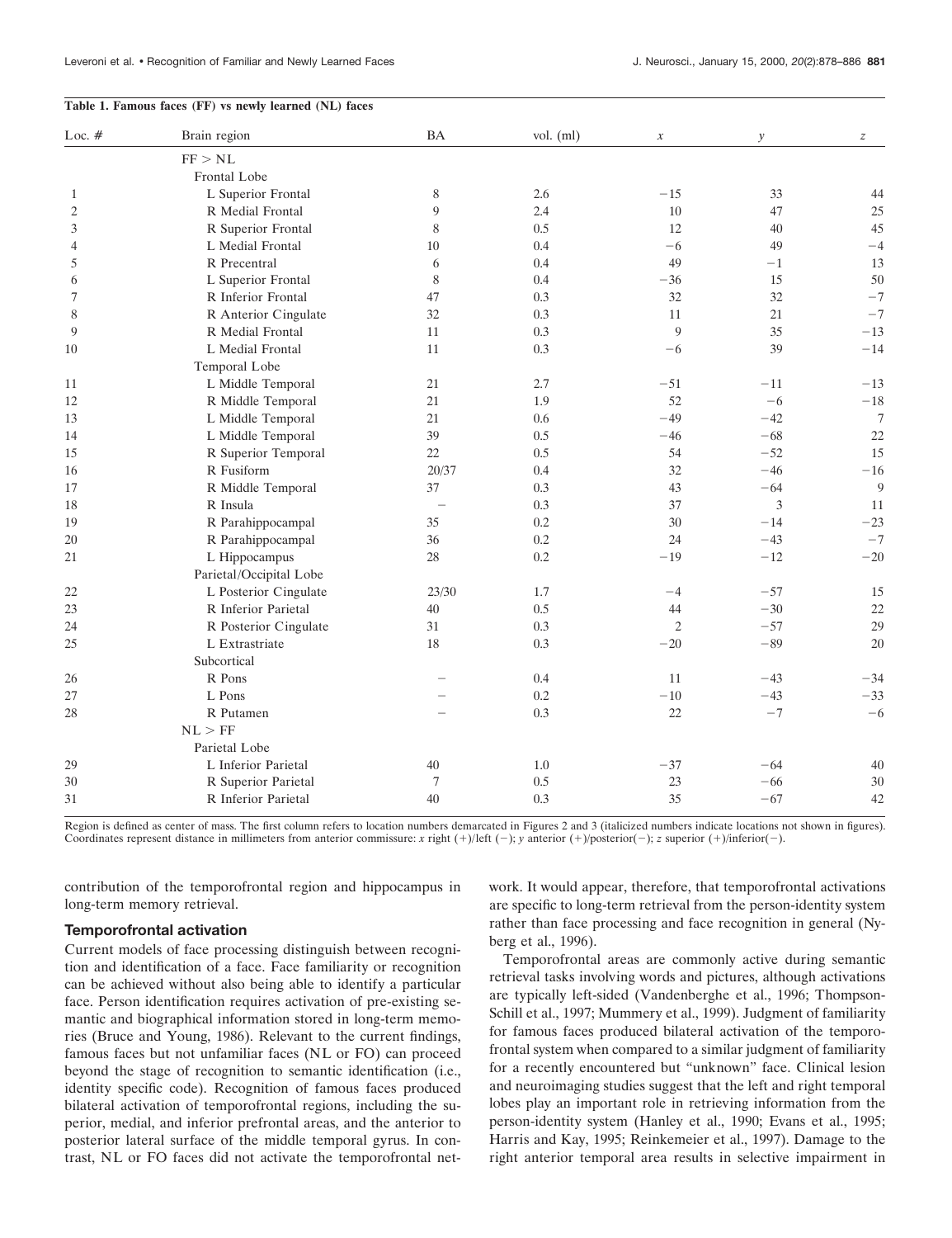

*Figure 2.* Areas of significantly increased (*red–yellow* scale) and decreased (*blue–cyan* scale) MR signal intensity from *t* tests ( $p < 0.005$ ) comparing the three conditions: FF minus NL, FF minus FO, and NL minus FO. Numbers below each image represent millimeters from the interhemispheric fissure (2, left; 1, right). Numbers adjacent to activated foci correspond to location numbers (first column) of Tables 1, 2, and 3.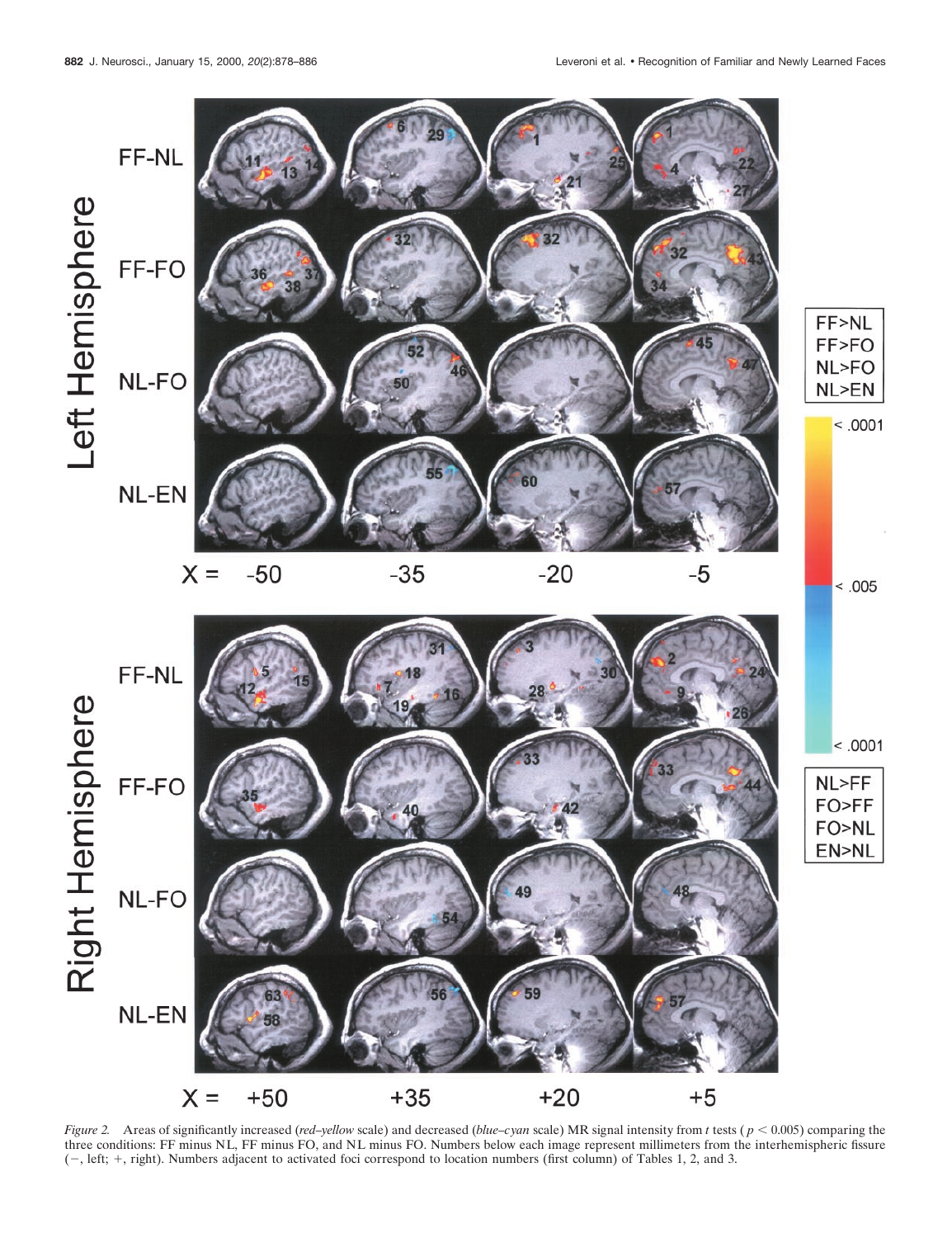



*Figure 3.* Areas of significant activation within lateral and medial temporal lobes. Number below images indicates millimeters posterior to anterior commissure. Numbers adjacent to activated foci correspond to location numbers (first column) of Tables 1 and 2.

semantic identification of famous faces, whereas left anterior temporal damage is associated with impaired identification of animals and tools (Tranel et al., 1997). Similarly, naming people produces bilateral temporal lobe activity on PET imaging, whereas naming tools or animals results in unilateral left temporal lobe activity (Damasio et al., 1996).

Damasio and colleagues (1996) have suggested that the right inferior temporal/polar regions are involved in retrieval of conceptual knowledge about famous faces because they represent "unique" stimuli. Faces provide a means to identify a particular individual on the basis of a unique set of biographical/semantic information (e.g., name, occupation, interests, and place of origin). Well-known faces also have the potential to elicit retrieval of affective responses and personal episodic incidents. Markowitsch and colleagues (Markowitsch, 1995; Kroll et al., 1997) proposed that anterolateral temporal and inferolateral frontal cortices, connected via the uncinate fasciculus, are critical structures supporting retrieval from episodic autobiographical long-term memory. The prefrontal cortex is not the storage site for memory representations, but contributes to memory retrieval by triggering and structuring the search for stored representations, presumably in distributed posterior neocortical sites. Famous faces may intersect both episodic/autobiographical and semantic memory sys-

## tems and induce more extensive and bilateral temporofrontal activations than other types of stimuli.

## **Hippocampal activation**

Recognition of famous faces produced increased MR activity in the hippocampal region compared to NL and FO faces. Two PET studies (Sergent et al., 1992; Kapur et al., 1995) found hippocampal activity associated with famous face recognition, but the observed side of activation was inconsistent across the studies. Hippocampal activity also has been reported for long-term retrieval of stimuli other than famous faces. Bilateral hippocampal activation (stronger on the right) was observed for retrieval of navigation information and recalling previously learned routes (Ghaem et al., 1997; Maguire et al., 1997). Maguire and Mummery (1999) examined PET activation associated with recollection of four types of information: autobiographical events, public events, autobiographical facts, and general knowledge. A common retrieval network (predominantly left-sided) was identified that included the anterolateral temporal cortex, parahippocampus, and posterior cingulate. A similar right-sided network, including dorsal prefrontal cortex, was observed when subjects listened to and "imagined" events from autobiographical memory (Fink et al., 1996).

| Loc. $#$ | Brain region          | BA    | vol. $(ml)$ | $\boldsymbol{x}$ | y     | $\boldsymbol{z}$ |
|----------|-----------------------|-------|-------------|------------------|-------|------------------|
|          | FF > FO               |       |             |                  |       |                  |
|          | Frontal Lobe          |       |             |                  |       |                  |
| 32       | L Superior Frontal    | 8     | 4.5         | $-16$            | 28    | 46               |
| 33       | R Superior Frontal    | 8     | 0.8         | 10               | 49    | 38               |
| 34       | L Medial Frontal      | 10    | 0.4         | $-2$             | 49    | $\overline{4}$   |
|          | Temporal Lobe         |       |             |                  |       |                  |
| 35       | R Middle Temporal     | 21    | 1.4         | 52               | $-5$  | $-16$            |
| 36       | L Middle Temporal     | 21    | 1.3         | $-52$            | $-15$ | $-12$            |
| 37       | L Middle Temporal     | 39    | 1.2         | $-50$            | $-63$ | 22               |
| 38       | L Middle Temporal     | 21    | 0.6         | $-52$            | $-43$ | $\overline{4}$   |
| 39       | R Superior Temporal   | 41/22 | 0.3         | 44               | $-28$ | 17               |
| 40       | R Superior Temporal   | 38    | 0.2         | 38               | 10    | $-28$            |
| 41       | R Superior Temporal   | 22    | 0.2         | 58               | $-50$ | 17               |
| 42       | R Hippocampus         | 28    | 0.4         | 24               | $-12$ | $-17$            |
|          | Parietal Lobe         |       |             |                  |       |                  |
| 43       | L Posterior Cingulate | 31    | 5.7         | $-2$             | $-53$ | 29               |
| 44       | R Posterior Cingulate | 29    | 0.8         | 8                | $-45$ | 7                |
|          | FO > FF               |       |             |                  |       |                  |
|          | None                  |       |             |                  |       |                  |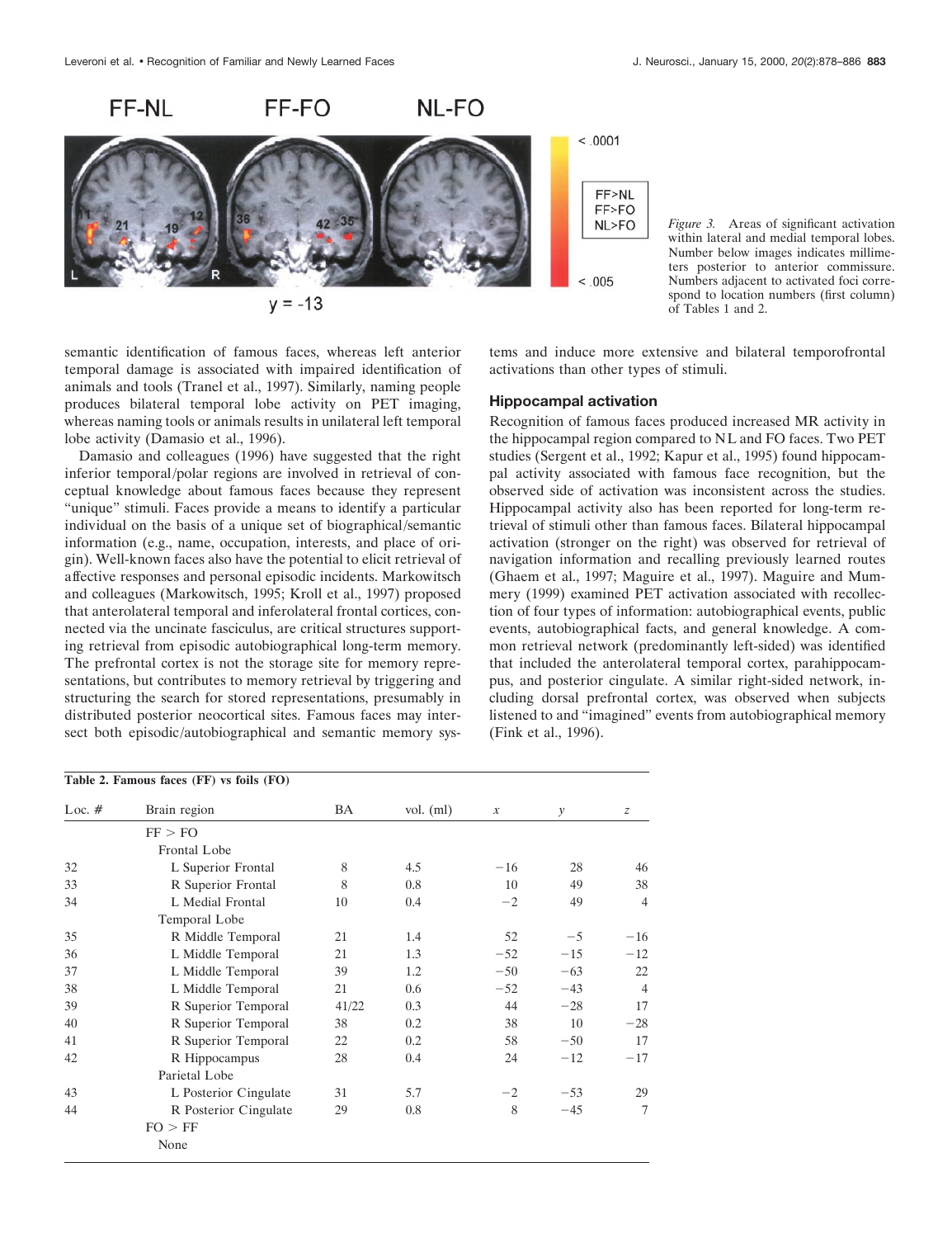| Loc. $#$ | Brain region        | BA    | vol. $(ml)$ | $\mathcal{X}$ | y     | $\boldsymbol{z}$ |
|----------|---------------------|-------|-------------|---------------|-------|------------------|
|          | NL > FO             |       |             |               |       |                  |
|          | Frontal Lobe        |       |             |               |       |                  |
| 45       | L Medial Frontal    | 6     | 0.4         | -6            | 6     | 58               |
|          | Parietal Lobe       |       |             |               |       |                  |
| 46       | L Inferior Parietal | 40    | 0.6         | $-37$         | $-68$ | 40               |
| 47       | L Precuneus         | 7     | 0.6         | $-5$          | $-51$ | 44               |
|          | FO > NL             |       |             |               |       |                  |
|          | Frontal Lobe        |       |             |               |       |                  |
| 48       | R Medial Frontal    | 9     | 0.5         | 11            | 41    | 25               |
| 49       | R Superior Frontal  | 10    | 0.4         | 17            | 52    | 18               |
| 50       | L Inferior Frontal  | 44    | 0.3         | $-31$         | 3     | 23               |
| 51       | R Inferior Frontal  | 47    | 0.2         | 30            | 36    | $-7$             |
| 52       | L Precentral        | 4     | 0.2         | $-31$         | $-19$ | 61               |
| 53       | R Medial Frontal    | 6     | 0.2         | 15            | $-5$  | 56               |
|          | Temporal Lobe       |       |             |               |       |                  |
| 54       | R Fusiform          | 20/37 | 0.6         | 32            | $-43$ | $-15$            |

The presence of hippocampal activation for retrieval of information from long-term semantic memory would appear to be inconsistent with the traditional notion that the hippocampus plays a time-limited role in long-term memory retrieval processes (Squire and Alvarez, 1995). However, Cohen et al. (1999) recently proposed that the hippocampus mediates "memory binding or relational memory." From this perspective, famous faces have the potential to be relationally bound to information in preexisting long-term memory (i.e., identification). Similarly, Nadel and Moscovitch (1997) proposed that the mesial temporal lobe acts to update and enrich the semantic network throughout the "life of a memory."

## **Alternative explanations**

In the current study, activation differences observed for the recognition of FF and NL faces could also be related to dimensions other than familiarity and identification. First, temporofrontal activations during FF retrieval may reflect aspects of face recognition that are unrelated to person-specific semantic memory. Models of face processing propose that the recognition of familiar faces and the matching of unfamiliar faces are subserved by distinct functional pathways that arise from two types of structural encoding. Unfamiliar face processing relies on viewdependent representations, whereas familiar face recognition draws from view-independent representations based on multiple views of the same face (Rolls, 1992; Young et al., 1993). It is conceivable that selective temporofrontal activation during FF recognition may reflect utilization of a unique pathway for the recognition of view-independent representations, rather than retrieval from person-specific semantic networks.

Second, famous face stimuli were presented for the first time during the recognition phase, whereas NL face pictures were previously seen during the encoding phase. Thus, FF and NL faces also differ on the dimension of "novelty" (Martin, 1999). It is important to note, however, that both the famous faces and the foils were seen for the first time (i.e., novel) during the recognition phase. Thus, novelty could be mediating the areas commonly activated by both famous and unfamiliar face foils when compared to previously seen faces. These activations were located

| Table 4. Face encoding (EN) vs newly learned (NL) faces |                     |      |             |                  |       |    |
|---------------------------------------------------------|---------------------|------|-------------|------------------|-------|----|
| Loc. $#$                                                | Brain region        | ΒA   | vol. $(ml)$ | $\boldsymbol{x}$ | y     | z  |
|                                                         | EN > NL             |      |             |                  |       |    |
|                                                         | Parietal Lobe       |      |             |                  |       |    |
| 55                                                      | L Inferior Parietal | 40   | 0.6         | $-36$            | $-65$ | 41 |
| 56                                                      | R Inferior Parietal | 40   | 0.5         | 36               | $-69$ | 40 |
|                                                         | NL > EE             |      |             |                  |       |    |
|                                                         | Frontal Lobe        |      |             |                  |       |    |
| 57                                                      | R Medial Frontal    | 9    | 1.3         | 6                | 45    | 23 |
| 58                                                      | R Precentral        | 6/44 | 0.6         | 50               | 5     | 7  |
| 59                                                      | R Superior Frontal  | 9    | 0.3         | 21               | 41    | 36 |
| 60                                                      | L Superior Frontal  | 9    | 0.3         | $-24$            | 46    | 30 |
| 61                                                      | R Middle Frontal    | 8    | 0.2         | 26               | 24    | 39 |
|                                                         | Temporal Lobe       |      |             |                  |       |    |
| 62                                                      | R Middle Temporal   | 37   | 0.2         | 44               | $-63$ | 3  |
|                                                         | Parietal Lobe       |      |             |                  |       |    |
| 63                                                      | R Supramarginal     | 40   | 0.6         | 52               | $-43$ | 34 |
|                                                         |                     |      |             |                  |       |    |

See Table 1 for footnote.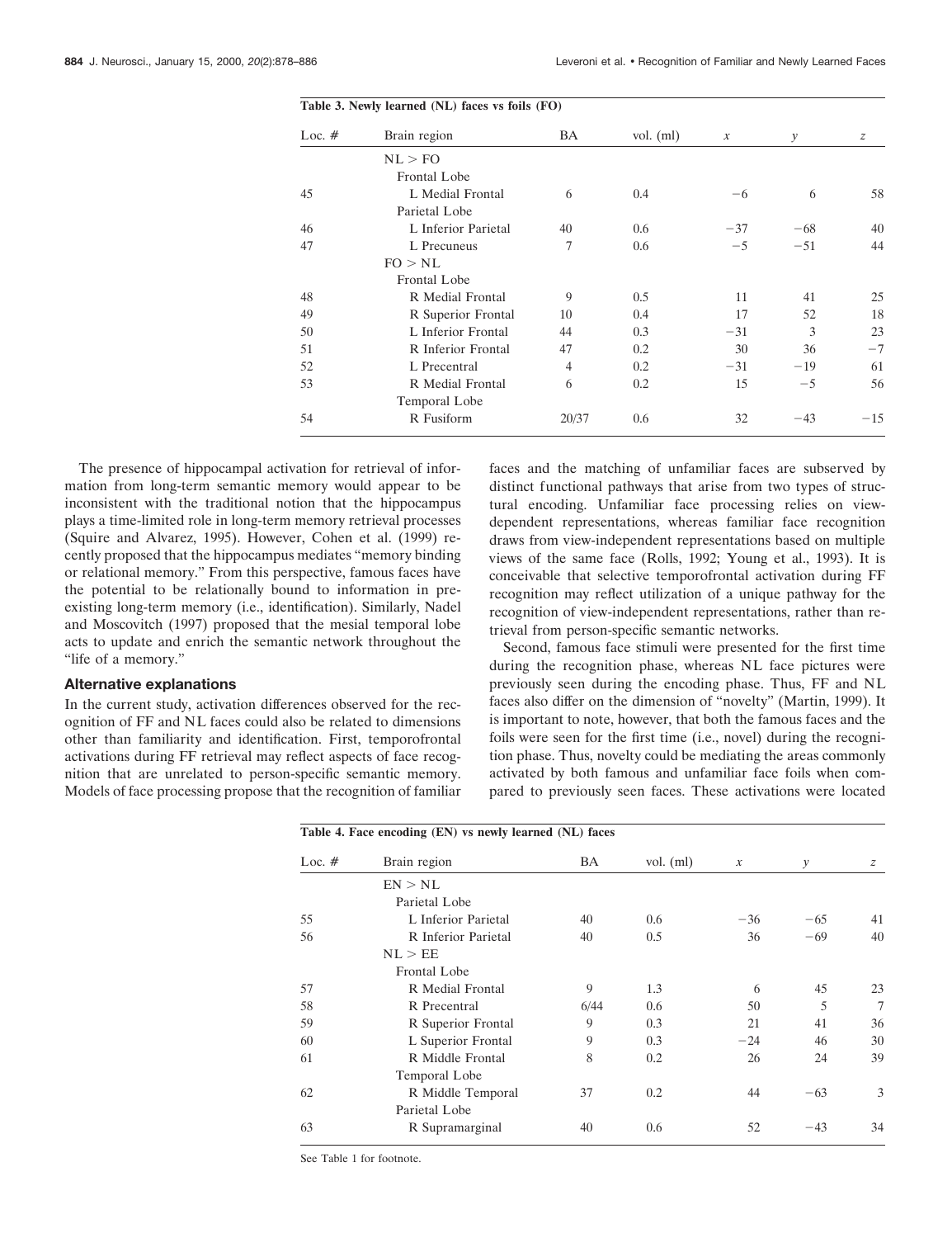primarily in the right hemisphere (e.g., right medial frontal gyrus, right superior frontal gyrus, bilateral inferior frontal gyrus, and right fusiform), and are consistent with previously reported findings (Tulving et al., 1994; Clark et al., 1998; Martin, 1999).

However, unlike the famous faces, the novel unfamiliar faces did not show increased activity in the hippocampus or temporofrontal region when contrasted with the NL faces. There is a striking absence of activation in these regions for comparisons involving NL versus FO retrieval and encoding versus retrieval of unfamiliar faces. Instead, increased frontal and parietal lobe activations were observed when NL and FO faces are compared. Frontal activations are commonly reported during episodic retrieval conditions and for novel stimuli (as discussed above). Encoding of unfamiliar faces showed increased activation in a medial and posterior parietal area likely related to the structural encoding task (i.e., rating of attractiveness). In contrast, recognition of newly learned faces produced greater activity than the encoding phase in the right supramarginal gyrus. Activation in this region could represent a temporary storage function of the parietal lobes in mediating recent episodic retrieval operations (Jonides et al., 1998).

Our neuroimaging findings could not be accounted for by behavioral variability because accuracy and reaction times were comparable in recognizing FF versus NL faces. Behavioral differences were observed with foil stimuli, which were rejected more slowly, but with a higher rate of accuracy than the FF and NL faces. By using an event-related fMRI design (D'Esposito et al., 1999), however, we were able to base our functional images solely on correct trials, thereby eliminating the problems in interpreting brain maps when behavioral differences are observed in blocked trial design experiments.

#### **Summary**

Our overall findings suggest a common neural network for longterm retrieval of famous faces. This network includes the temporofrontal region and the mesial temporal lobe, including the hippocampus and parahippocampus. This pattern of activation is consistent with other studies of long-term semantic and episodic memory (Fink et al., 1996; Maguire and Mummery, 1999). The relative degree of activation of the left and/or right side of this network may vary depending on different task and stimulus dimensions, which as yet remain poorly understood.

#### **REFERENCES**

- Albert MS, Butters N, Levin J (1979) Temporal gradients in the retrograde amnesia of patients with alcoholic Korsakoff's disease. Arch Neurol 36:211–216.
- Bandettini PA, Wong EC, Hinks RS, Tikofsky RS, Hyde JS (1992) Time course EPI of human brain function during task activation. Magn Reson Med 25:390–397.
- Barr WB, Goldberg E, Wasserstein J, Novelly RA (1990) Retrograde amnesia following unilateral temporal lobectomy. Neuropsychologia 28:243–255.
- Bruce V, Young A (1986) Understanding face recognition. Br J Psychol 77:305–327.
- Burton AM, Bruce V, Johnston RA (1990) Understanding face recognition with an interactive activation model. Br J Psychol 81:361–380.
- Clark VP, Maisog JM, Haxby JV (1998) fMRI study of face perception and memory using random stimulus sequences. J Neurophysiol 79:3257–3265.
- Cohen NJ, Ryan J, Hunt C, Romine L, Wszalek T, Nash C (1999) Hippocampal system and declarative (relational) memory: summarizing the data from functional neuroimaging studies. Hippocampus 9:83–98.
- Cox RW (1996) AFNI: software for analysis and visualization of functional magnetic resonance neuroimages. Comput Biomed Res 29:162–173.
- D'Esposito M, Zarahn E, Aguirre GK (1999) Event-related functional MRI: implications for cognitive psychology. Psychol Bull 125:155–164.
- Damasio H, Grabowski TJ, Tranel D, Hichwa RD, Damasio AR (1996) A neural basis for lexical retrieval. Nature 380:499–505.
- Evans JJ, Heggs AJ, Antoun N, Hodges JR (1995) Progressive prosopagnosia associated with selective right temporal lobe atrophy. A new syndrome? Brain 118:1–13.
- Fink GR, Markowitsch HJ, Reinkemeier M, Bruckbauer T, Kessler J, Heiss WD (1996) Cerebral representation of one's own past: neural networks involved in autobiographical memory. J Neurosci 16:4275–4282.
- Ghaem O, Mellet E, Crivello F, Tzourio N, Mazoyer B, Berthoz A, Denis M (1997) Mental navigation along memorized routes activates the hippocampus, precuneus, and insula. NeuroReport 8:739–744.
- Grady CL, McIntosh AR, Horwitz B, Maisog JM, Ungerleider, LG, Mentis MJ, Pietrini P, Schapiro MB, Haxby JV (1995) Age-related reductions in human recognition memory due to impaired encoding. Science 269:218–221.
- Greene JD, Hodges JR (1996) Identification of famous faces and famous names in early Alzheimer's disease. Relationship to anterograde episodic and general semantic memory. Brain 119:111–128.
- Hanley JR, Pearson NA, Young AW (1990) Impaired memory for new visual forms. Brain 113:1131–1148.
- Harris DM, Kay J (1995) I recognize your face but I can't remember your name: is it because names are unique? Br J Psychol 86:345–358.
- Haxby JV, Ungerleider LG, Horwitz B, Maisog JM, Rapoport SI, Grady CL (1996) Face encoding and recognition in the human brain. Proc Natl Acad Sci USA 93:922–927.
- Jonides J, Schumacher EH, Smith EE, Koeppe RA, Awh E, Reuter-Lorenz PA, Marshuetz C, Willis CR (1998) The role of parietal cortex in verbal working memory. J Neurosci 18:5026–5034.
- Kapur N, Friston KJ, Young A, Frith CD, Frackowiak RS (1995) Activation of human hippocampal formation during memory for faces: a PET study. Cortex 31:99–108.
- Kelley WM, Miezin FM, McDermott KB, Buckner RL, Raichle, ME, Cohen NJ, Ollinger JM, Akbudak E, Conturo TE, Snyder AZ, Petersen, SE (1998) Hemispheric specialization in human dorsal frontal cortex and medial temporal lobe for verbal and nonverbal memory encoding. Neuron 20:927–936.
- Keren D, Peleg S, Brada R (1988) Image sequence enhancement using sub-pixel displacements. IEEE Conference on Computer Vision and Pattern Recognition, Ann Arbor, MI, June.
- Kroll NE, Markowitsch HJ, Knight RT, Von Cramon DY (1997) Retrieval of old memories: the temporofrontal hypothesis. Brain 120:1377–1399.
- Maguire EA, Mummery CJ (1999) Differential modulation of a common memory retrieval network revealed by positron emission tomography. Hippocampus 9:54–61.
- Maguire EA, Frackowiak RSJ, Frith CD (1997) Recalling routes around London: activation of the right hippocampus in taxi drivers. J Neurosci 17:7103–7110.
- Markowitsch HJ (1995) Which brain regions are critically involved in the retrieval of old episodic memory? Brain Res Rev 21:117–127.
- Marslen-Wilson WD, Teuber HL (1975) Memory for remote events in anterograde amnesia: recognition of public figures from news photographs. Neuropsychologia 13:353–364.
- Martin A (1999) Automatic activation of the medial temporal lobe during encoding: lateralized influences of meaning and novelty. Hippocampus 9:62–70.
- Mummery CJ, Patterson K, Wise RJS, Vandenberghe R, Price CJ, Hodges JR (1999) Disrupted temporal lobe connections in semantic dementia. Brain 122:61–73.
- Nadel L, Moscovitch M (1997) Memory consolidation, retrograde amnesia and the hippocampal complex. Curr Opin Neurobiol 7:217–227.
- Nyberg L, McIntosh AR, Cabeza R, Habib R, Houle S, Tulving E (1996) General and specific brain regions involved in encoding and retrieval of events: what, where, and when. Proc Natl Acad Sci USA 93:11280–11285.
- Oldfield RC (1971) The assessment and analysis of handedness: The Edinburgh Inventory. Neuropsychologia 9:97–113.
- Reinkemeier M, Markowitsch HJ, Rauch M, Kessler J (1997) Differen-